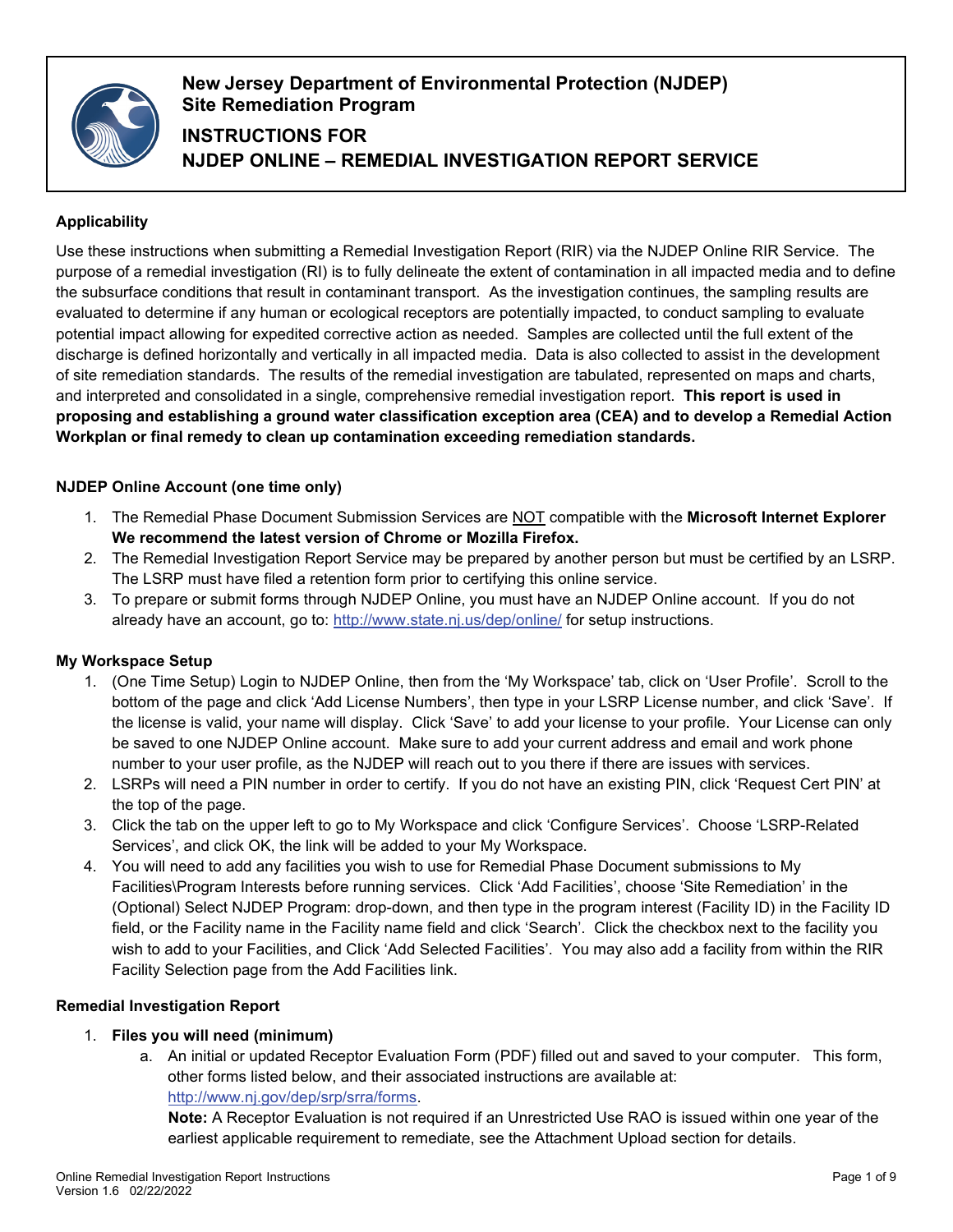- b. A CID spreadsheet filled out and saved to your computer **(use the latest version available)**. This form, other forms listed below, and their associated instructions are available at: [http://www.nj.gov/dep/srp/srra/forms.](http://www.nj.gov/dep/srp/srra/forms)
- c. An EDD zip file (If there are multiple EDDs, they must be placed in separate folders and the folders must be zipped into one zip file). EDD support: [hazsite@dep.nj.gov](mailto:hazsite@dep.nj.gov) (609) 633-1380.
- d. The RIR report (PDF) saved to your computer.
- e. Authorization form (PDF) to submit reports online (signed by the person responsible for conducting remediation).
- f. Any other conditionally required forms including:
	- i. If a CEA proposal is required and was not previously submitted;
		- a CEA/Well Restriction Area Fact Sheet Form (aka CEA form),
		- Exhibit A (Site Location Map),
		- Exhibit B (CEA Map and CEA Cross Section Figure) and,
		- If not included on the CEA form, the list of names and addresses as indicated in Section E of the CEA form instructions.
	- ii. Vapor Concern Response Action Form (PDF) if one is required and not previously submitted.

**Note:** Submit Exhibit C (GIS Deliverables - CEA map) **only** as indicated in the CEA form instructions.

- 2. **Remedial Investigation Report Service:** After logging onto NJDEP Online, from My Workspace, Service Selection, click 'LSRP-Related Services', then on the next page, click the radio button next to the 'Remedial Phase Report Submission' label and click 'Continue'. Read the brief instructions and click 'Continue'.
- 3. **Facility Selection:** Choose one of the facilities you added to your profile by clicking a radio button on the left and click 'Continue'. You may add an additional facility by clicking the link at the bottom of the page.
- 4. **Case Selection:** Choose a case at that facility by clicking a radio button on the left and click 'Continue'.
- 5. **Submission Type Selection: Note:** The RIR should NOT be submitted via NJDEP Online unless the RI is complete for all Contaminated Areas of Concern (CAOCs) addressed in this submission; or the RI focused on a specific media, for example, a Soils Only Remedial Action Outcome (RAO) and the delineation is complete for that media.

Choose from one of the submission types and click 'Continue': **Remedial Investigation Report Submissions:**

- a) **[RIR Area\(s\) of Concern.](javascript:func_open_help_page()** Use this service when the RIR for this submission is complete for one or more Contaminated Areas of Concern (CAOCs) or media (e.g., soils). **Note:** If a PA as defined under N.J.A.C. 7:26E-1.8 was conducted for this contaminated site and you are addressing ONLY some of the CAOCs with this submission, check this box.
- b) **RIR Entire Site.** Use this service when the RIR for this submission is complete for all discharges/Contaminated Areas of Concern (CAOCs) known for the entire contaminated site, based upon the completion of a PA as defined under N.J.A.C. 7:26E-1.8.
- 6. **Submission Name:** The submission name field should contain sufficient useful information to reference the facility and this particular submission, such as Facility name in the future. Add any comments you wish to see associated with this individual service and click 'Continue'.
- 7. **Additional Site Information:** You cannot change or edit the information displayed under the 'Location Address' screen. It is possible that the name of the city may not match the name of the municipality. The name of the municipality (Incorporated name) where the taxes are paid should be used. You can only check this information for accuracy, and if the information needs to be changed or the address is incorrect, please contact Bureau of Case Assignment and Initial Notice at (609) 292-2943. You do have the ability to modify or add additional Blocks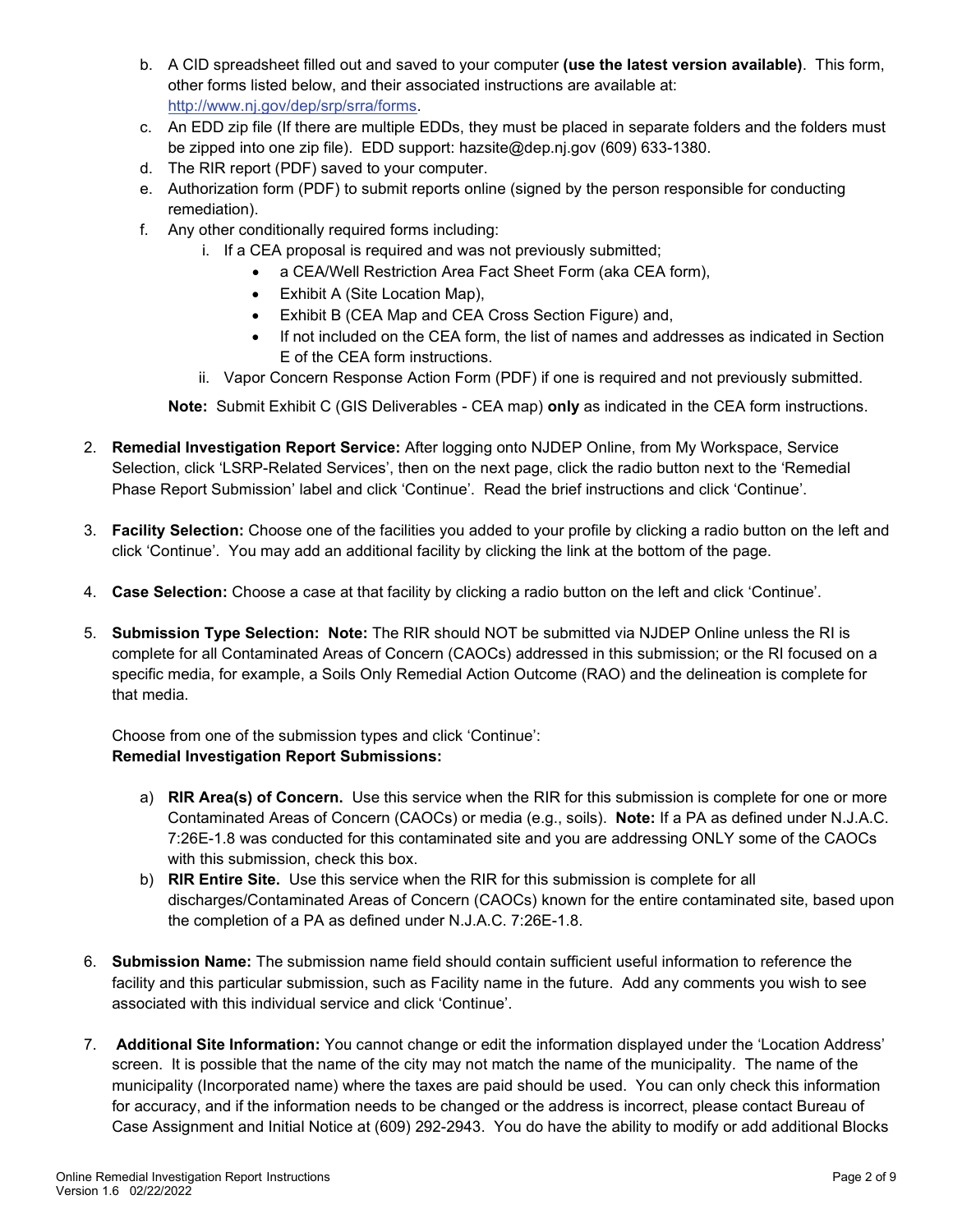and Lots, if necessary. If there are no Block/Lots, click "I certify that a valid block lot combination does not apply for this project"

In the Coordinate Selection, you may change the X and Y coordinates if they are not correct. To change the coordinates, click on the "Undo Location" button, click on the map at the center of the site or the center of the facility (Moves the red X mark to a different location) and then click on the "Set Location" button, then choose the Center of the Site or the Center of the Facility from the Location Reference drop-down. In the Location Confirmation Section, after you ensure that the location of the facility for this RIR submission is correct, click on the radio button in front of the certification statement which indicates, "I hereby certify that the location of the property for which I am submitting this service is the same as the site location displayed above". Then, click 'Continue' to proceed.

8. **Contacts:** You must enter all contact information for the Person Responsible for Conducting the Remediation (Person Remediating). If the Responsible Party is the Person Remediating, you may copy the Responsible Party contact by clicking the 'Insert from Existing Contact(s)' drop-down and choosing a Responsible Party. Note that a \* indicates a required field. Click 'Add Number' if there is no phone number and add a number with a number type.

**Note:** If the Responsible Entity/Party tab displays, the fields will not be editable. If a change in the Responsible Entity/Party Contact information is required, contact Bureau of Case Assignment and Initial Notice at (609) 292-2943 or complete and submit the Site and Contact Information Update Form at: [http://www.nj.gov/dep/srp/srra/forms.](http://www.nj.gov/dep/srp/srra/forms)

9. **Case Inventory Document (CID) Upload:** You must upload the completed Case Inventory Document (CID) Excel spreadsheet via the RIR Service. Please ensure you are using the latest version of this form. Download the latest version of this form from the NJDEP Website: [http://www.nj.gov/dep/srp/srra/forms.](http://www.nj.gov/dep/srp/srra/forms)

To upload a file, click the 'Browse...' button and navigate to the CID spreadsheet, and click 'open'. It will take a few moments for the file to be uploaded. When complete, the browse button will disappear and the 'Continue' button will appear. If you would like to undo a particular upload, click the icon containing the 'x'.

- 10. **Case Inventory Document (CID) Upload Confirmation:** The first eight columns of the CID will display along with three additional columns. In the 'Included in Submission' column check each AOC that is covered in the report. The 'New AOC?' and 'Associate with Existing AOC' columns allow the CID AOCs to be matched with AOCs previously uploaded. If this is the first CID upload for the case, all the AOCs will be identified as new. If a CID has been uploaded in an online service previously, some or all CID rows will display 'System Found Match' in the Associate with Existing AOC' column. If the NJDEP service did not match a current AOC correctly with an AOC listed from a previous submission, match them by selecting 'No' in the 'New AOC?' column, and choose the AOC from the 'Associate with Existing AOC' drop-down. You can get a report of AOCs previously uploaded by clicking the 'AOC Report' link.
- 11. **AOC/Tank Relationship:** This page will only appear if an AOC is State or Federally Regulated Storage Tanks. On the AOC/Tank Relationship page, you will have the ability to associate AOCs from the uploaded CID to existing tanks in the NJDEP's UST Registration database. For any tank that is in an AOC, choose the AOC from the dropdown next to that tank.

**Note:** Each AOC option contained in the AOC dropdown window must be associated with at least one Tank prior to being able to continue with the service. Conversely, you are not required to make an AOC ID selection for all Tanks in the grid. For example, there may be five AOC ID's contained in the AOC dropdown window, and there may be 10 tanks generated in the grid. As long as you have associated every AOC in the dropdown window with at least one tank, then you will be able to continue with the service.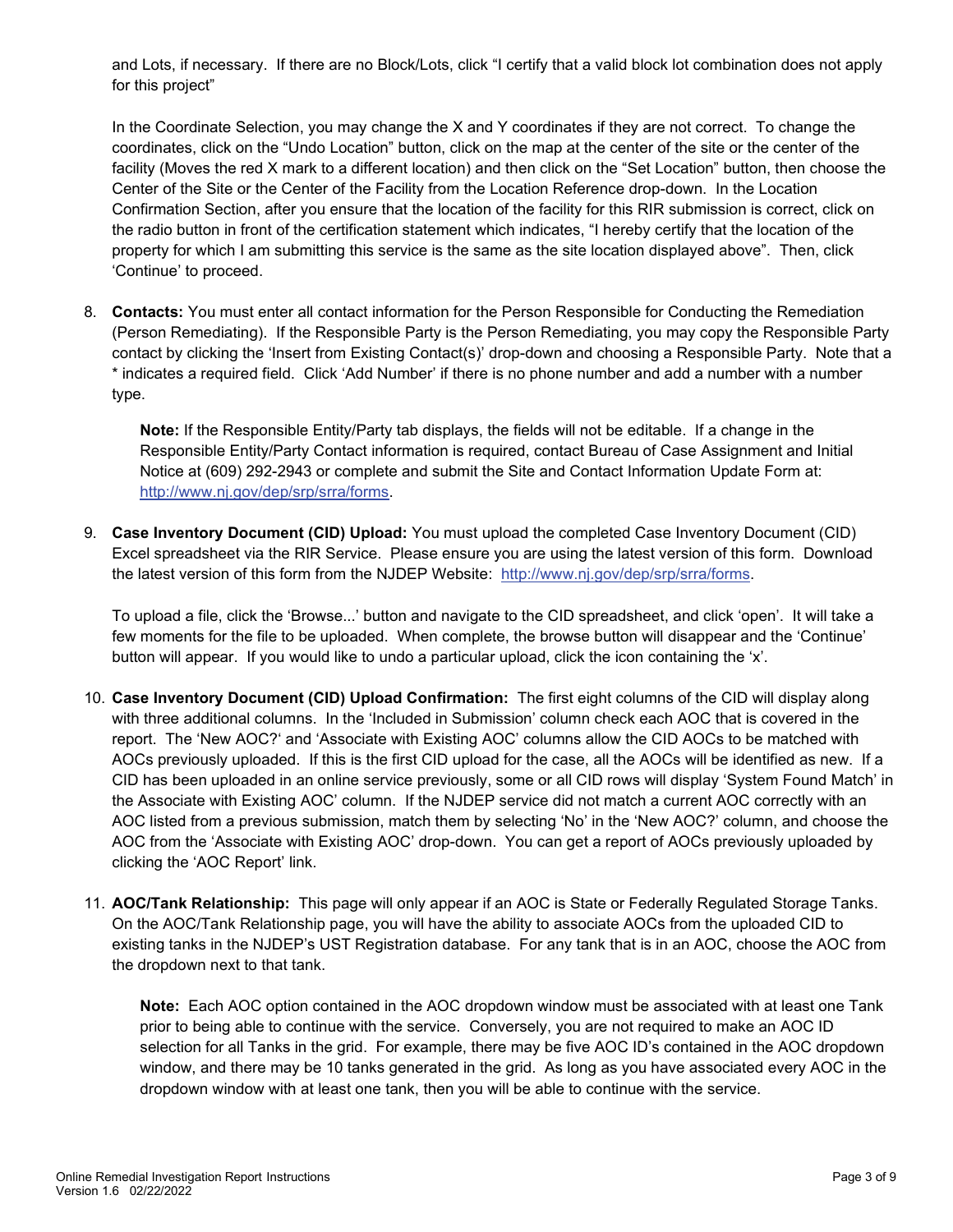## 12. **RIR Details:**

**Note:** Not all fields will be displayed upon navigating into the RIR Detail pages; however, selected additional fields will be displayed based on your selection(s). Directions for questions, where needed, are displayed in blue text above the question.

#### a) **RIR Submission Scope**

#### **Site Use**

Add rows to list all the current and future uses that apply to the site.

Note: If the site's current or future use is a residence, school, or childcare, please ensure it is listed here. If the correct site use is not listed here, important questions will not appear, and the submission will be invalid.

## **Case Type**

- Indicate if the remediation used public funds.
- Verify case types and add appropriate additional case types.

#### **Scope**

- Identify the total number of contaminated AOCs for your case (individually do not combine). This number refers to the entire case not just contaminated AOCs addressed in this submission. When determining the total number of contaminated AOCs associated with this case please note the following:
	- ♦ An "Area of concern" means any location defined as such pursuant to the Technical Requirements for Site Remediation, at N.J.A.C. 7:26E-1.8 available at [http://www.nj.gov/dep/srp/regs/.](http://www.nj.gov/dep/srp/regs/)
	- ♦ AOCs that have been identified in a PA where it was determined no sampling is required should not be included.
	- Contaminated AOCs that have received a final remediation document (NFA/RAO) should not be included.
	- **Do** include contaminated AOCs that previously received a No Further Investigation (NFI) since they have not received a final remediation document.
- Identify the total number of contaminated AOCs addressed in in this submission.
- Indicate if the Remedial Investigation is complete for contaminated AOCs addressed in this submission.
- Indicate if the remedial investigation is complete for all contaminated AOCs for your case. If "Yes":
	- ♦ Provide the date the remedial investigation for all contaminated AOCs was complete. Additional information about determining when a Remedial Investigation is complete can be found in "Policy Statement – Interpretation of Completing a Remedial Investigation at a Contaminated Site" at: [http://www.nj.gov/dep/srp/srra/training/quick\\_reference.html.](http://www.nj.gov/dep/srp/srra/training/quick_reference.html)
- Identify the media(s) addressed in this submission: Soil/Groundwater/Mixed Media (Both Soil and GW). **Note:** Selection of the wrong choice for your remedial phase report will cause your submission to be invalid. The media controls the questions asked in the service. Select the appropriate media included in the Remedial Phase Report. If the Report included remedial investigation for Soil and Ground Water AOCs, choose 'Mixed media'. Mixed media means anything other than soil alone or ground water alone.
- Indicate if residual or free product is present. If free product is present, use the table below to identify whether the free product is light non-aqueous phase liquid (LNAPL) (measured thickness of 0.01 feet or greater) or dense non-aqueous phase liquid (DNAPL) product by selecting it from the IRM/RM dropdown list.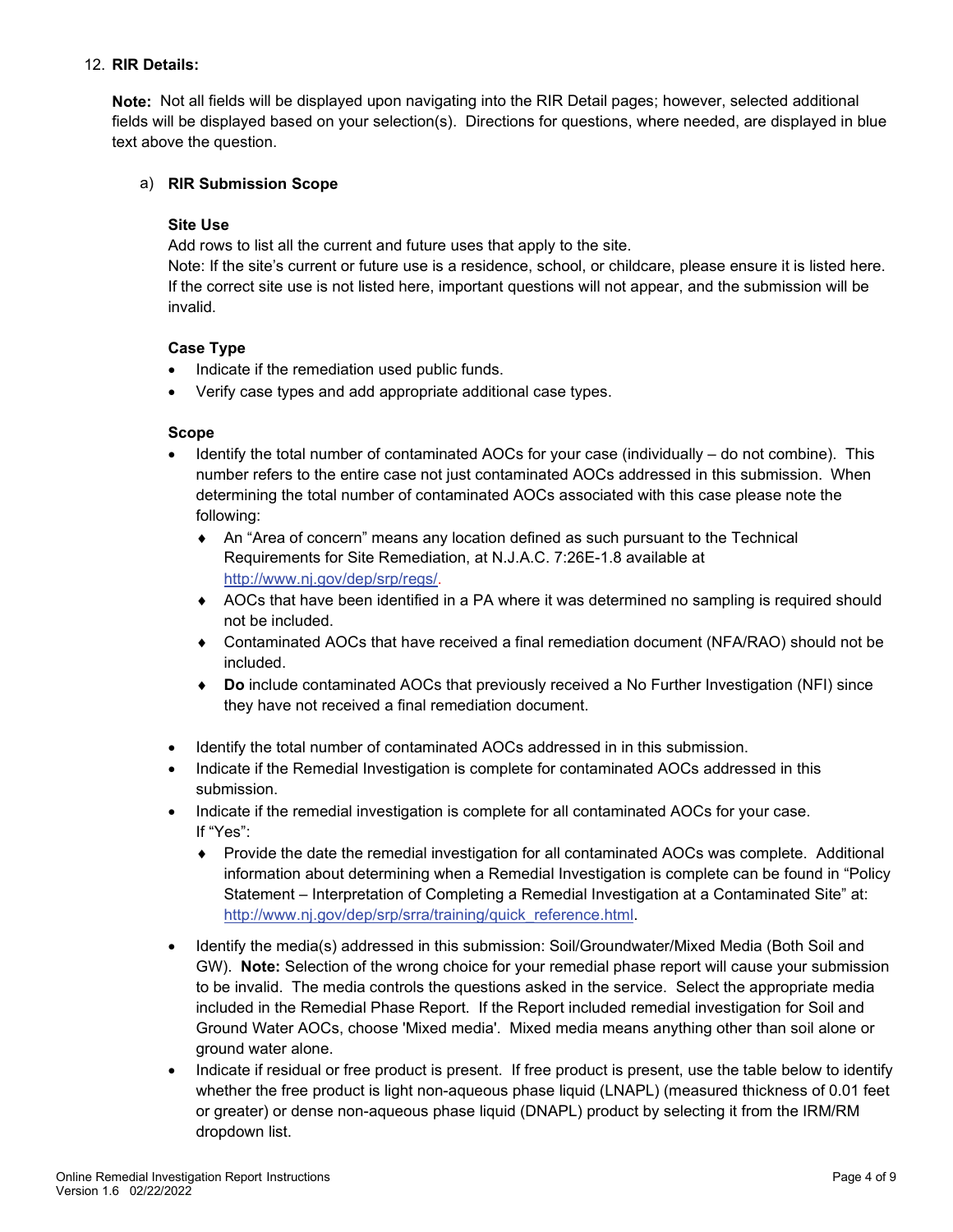- Describe any Interim Remedial Measures (IRMs) conducted up to the time of the submission by selecting the appropriate measure from the drop down list, then select a media type and indicate if a Reporting Form was submitted.
- Indicate if radionuclides are present.
	- If "Yes":
	- ♦ Indicate if pre-approval from the Bureau of Environmental Radiation (BER) was obtained.

## **Additional Questions**

Answer the questions below. Choose the answer from the dropdown menu that reflects the current status for each Contaminant of Emerging Concern (CEC). These compounds are considered a contaminant of concern if they have been discharged to the environment. Additional information on CECs can be found at [https://www.nj.gov/dep/srp/emerging-contaminants/.](https://www.nj.gov/dep/srp/emerging-contaminants/)

- What is the status of the investigation of 1,4-dioxane?
- What is the status of the investigation of perchlorate?
- What is the status of the investigation of per- and polyfluoroalkyl substances (PFAS), including but not limited to perfluorononanoic acid (PFNA), perfluorooctanoic acid (PFOA), and perfluorooctane sulfonic acid (PFOS) compounds?
- What is the status of the investigation of 1,2,3-trichloropropane (1,2,3-TCP)?
- b) **RIR Details - Soil**

**Soil Investigation** *(Displayed when media type is Soil or Mixed Media)*

- Indicate if the soil contamination is greater than the Applicable Remediation Standard. If "Yes":
	- ♦ Select all of the contaminated soil conditions that apply by adding rows to the dropdown table. Information on Category 1 and Category 2 EPH is available at: <http://www.nj.gov/dep/srp/guidance/rs/#phc>
- Indicate if Historic Fill is present.

Determine if historic fill is located on a site in accordance with N.J.A.C. 7:26E-3.12 and N.J.A.C. 7:26E-4.7 which limits the scope of both the remedial investigation and remedial action. Historic fill contaminant delineation is limited to the on-site property boundaries. Ground water delineation is limited when the extent of the historic fill is contained within the property boundaries. Additional information about Historic Fill is available at: [http://www.nj.gov/dep/srp/guidance/#historic\\_fill.](http://www.nj.gov/dep/srp/guidance/#historic_fill) If Historic Fill is present:

- ♦ Describe the evidence used to determine if Historic Fill is present by selecting all criteria that support the presence of historic fill from the dropdown list. Add additional rows as necessary.
- ♦ Indicate if there are any other AOCs co-located within the Historic Fill. If any AOCs are co-located with Historic fill:
	- **Indicate if the same contaminant types (e.g., lead arsenic, etc.) characterized as being** present in the Historic Fill have been sampled for as contaminants of concern at these colocated AOCs.
- Indicate if the remedial investigation included sampling to characterize any on-site contaminated media for on-site reuse. Additional information about soil reuse is available at: <http://www.state.nj.us/dep/srp/regs/soilguide>
- Indicate if the remedial investigation included sampling to characterize any on-site contaminated media for off-site reuse or disposal.

If "Yes":

♦ Indicate if the reuse or disposal location(s) are a Permitted Facility (i.e., Disposal) and/or Non-Permitted facility. Check all that apply.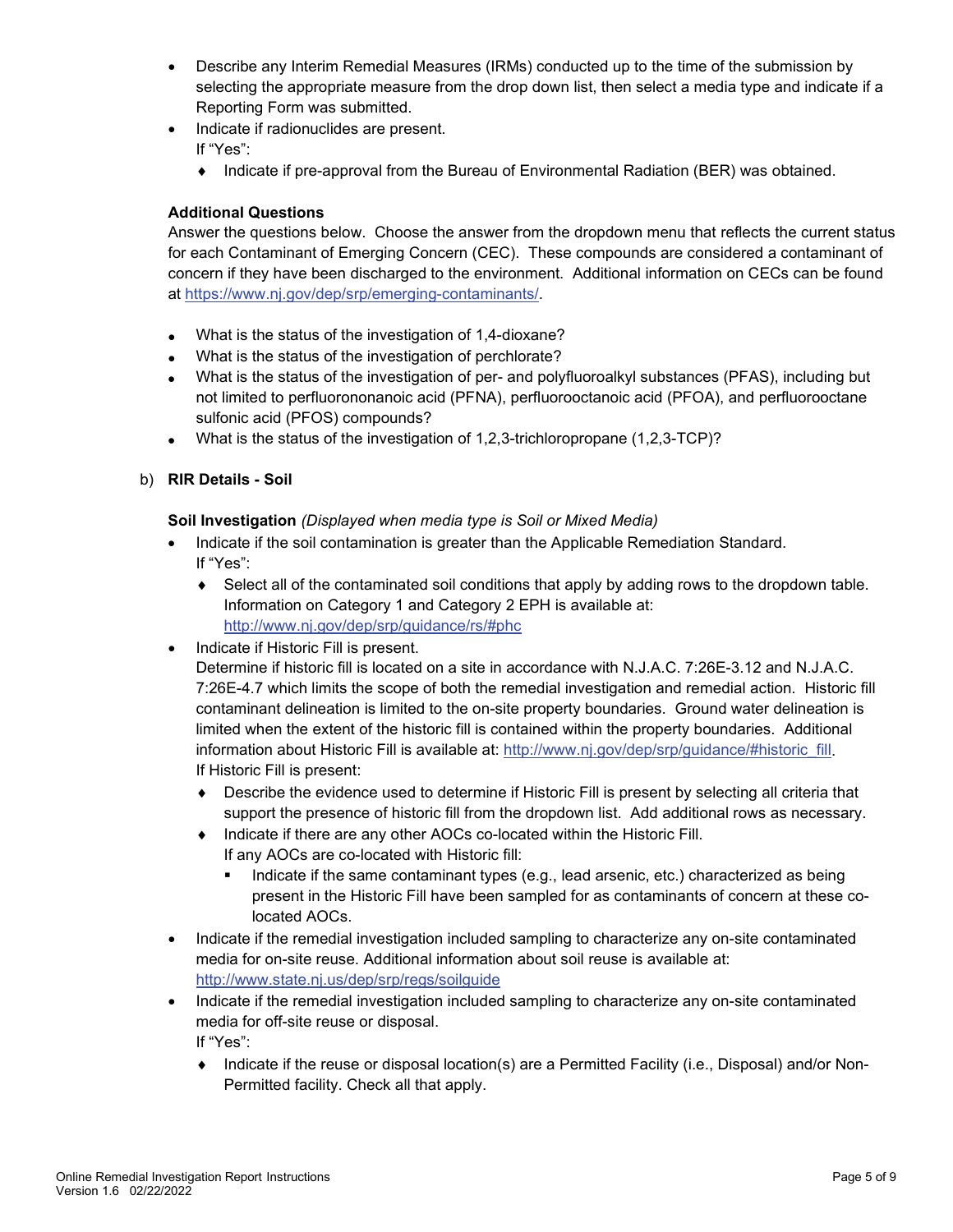**Ground Water Investigation** *(Displayed when media type is Ground water or Mixed Media)*

- Choose the appropriate Ground Water Classification(s) from the dropdown table. Add additional rows if necessary. Additional information about Ground Water Classifications is available at: [http://www.state.nj.us/dep/wms/bears/gwqs.htm.](http://www.state.nj.us/dep/wms/bears/gwqs.htm)
- Indicate if any ground water concentrations are greater than the Applicable Remediation Standard. Additional information about Ground Water Remediation Standards is available at: [http://www.state.nj.us/dep/wms/bears/gwqs.htm.](http://www.state.nj.us/dep/wms/bears/gwqs.htm) If "Yes":
	- ♦ Was a Classification Exception Area/Well Restriction Area Fact Sheet Form submitted prior to this submission?

If "No":

- Has the CEA previously been established?
	- If "No," answer the following:
	- Is ground water contamination due to natural background conditions? Naturally occurring soil contamination must be documented by following the requirements of [N.J.A.C. 7:26E-3.8\(c\)](http://www.nj.gov/dep/srp/regs/) (Site investigation - background investigation of soil and ground water). Available at: [http://www.nj.gov/dep/srp/regs/.](http://www.nj.gov/dep/srp/regs/)
	- $\circ$  Is ground water contamination migrating on-site from an off-site source? An off-site source must be documented by following the requirements of [N.J.A.C. 7:26E -](http://www.nj.gov/dep/srp/regs/) [3.9](http://www.nj.gov/dep/srp/regs/) (available at: [http://www.nj.gov/dep/srp/regs/.\)](http://www.nj.gov/dep/srp/regs/), including but not limited to, conducting a full site PA/SI to determine whether a source of the contaminant observed exists on site.
- Choose Ground Water Conditions. Select all of the ground water conditions that apply by adding rows to the dropdown table.
- Indicate if contaminated ground water is present in the bedrock aquifer. If "Yes":
	- ♦ Were bedrock cores collected?
	- Were geophysical logging methods conducted to characterize the bedrock aquifer? Guidance on coring methods and geophysical logging methods may be found at [http://www.state.nj.us/dep/srp/guidance/fspm/pdf/chapter06\\_all.pdf.](http://www.state.nj.us/dep/srp/guidance/fspm/pdf/chapter06_all.pdf)
- Indicate if ground water contamination levels are greater than the Vapor Intrusion Screening Levels (VISL).

If "Yes":

- ♦ Was Vapor Intrusion Investigation conducted?
- ♦ Choose Vapor Intrusion conditions. Select all of the Vapor Intrusion conditions that apply by adding rows to the drop down table.
- d) **RIR Details - Ecological**

Additional information about Ecological Evaluation is available at: [http://www.nj.gov/dep/srp/guidance/index.html#eco\\_eval](http://www.nj.gov/dep/srp/guidance/index.html#eco_eval)

- Indicate if sampling has been conducted from Environmentally Sensitive Natural Resources (ESNR). If sampling has been conducted:
	- ♦ Complete the following table using the dropdown lists in each cell: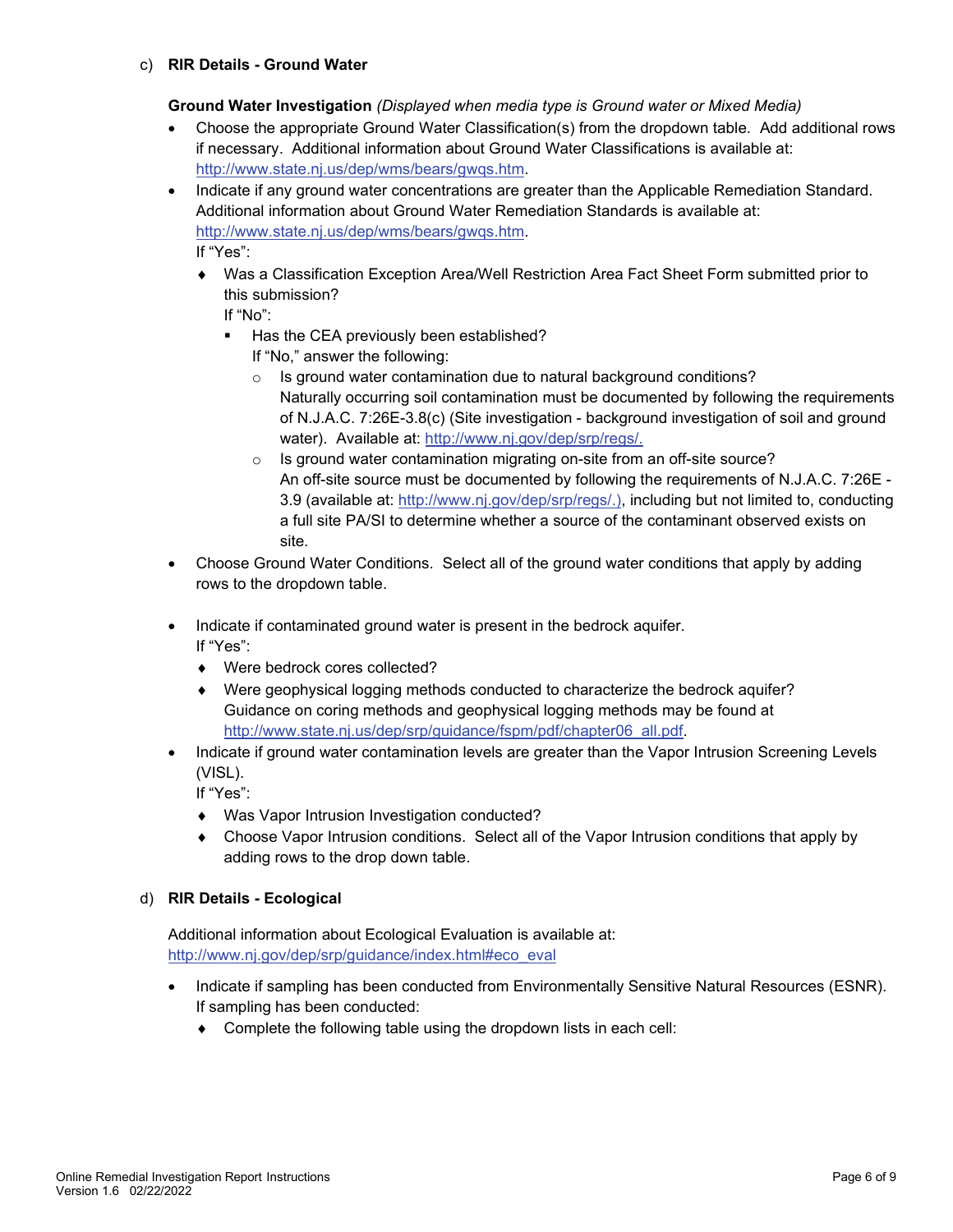| Media         | Impact above<br>eco-screening<br>criteria? | Impact above<br>aquatic chronic<br>standards? | <b>Contaminant</b><br>migration pathway<br>identified? | <b>Site Specific</b><br><b>Ecologic</b><br><b>Remediation Goals?</b> | <b>Form</b><br>submitted? | <b>DEP Pre-</b><br>approval? |
|---------------|--------------------------------------------|-----------------------------------------------|--------------------------------------------------------|----------------------------------------------------------------------|---------------------------|------------------------------|
| Sediment      |                                            | N/A                                           |                                                        |                                                                      |                           |                              |
| Soil          |                                            | N/A                                           |                                                        |                                                                      |                           |                              |
| Surface water |                                            |                                               |                                                        |                                                                      |                           |                              |

**Note:** The "DEP Pre-approval" column must be populated if site-specific Ecologic Remediation goals are developed. Additional information about the "Alternative or New Remediation Standard and/or Screening Level Application Form" can be found in the form instructions available at: [http://www.nj.gov/dep/srp/srra/forms.](http://www.nj.gov/dep/srp/srra/forms)

And answer the following questions:

- ♦ Do the results of the Ecological Evaluation require a remedial investigation of ecological receptors?
- ♦ Has an Ecological Risk Assessment been conducted [N.J.A.C.7:26E-4.8]?
- ♦ Is remediation required in an ESNR?

# e) **RIR Details - ARS**

# **Applicable Remediation Standards**

- Indicate if compliance averaging has been utilized to determine compliance with a Pathway. If "Yes":
	- ♦ Identify all compliance methods used, and the pathways for which they were used, by completing the dropdown table. Add rows as necessary. Additional information on compliance averaging can be found in the NJDEP Technical Guidance for the Attainment of Remediation Standards and Site-Specific Criteria available at: [http://www.nj.gov/dep/srp/guidance/#attainment\\_comp.](http://www.nj.gov/dep/srp/guidance/#attainment_comp)
	- Indicate if a compliance option has been utilized to determine compliance with the Impact to Ground Water (IGW) Pathway. If "Yes":
		- **IDENTIFY ALL COMPLIANCE Options used for the IGW Pathway by completing the dropdown table.** Add rows as necessary. Guidance on compliance options can be found at: [http://www.state.nj.us/dep/srp/guidance/rs.](http://www.state.nj.us/dep/srp/guidance/rs)
	- ♦ Indicate if Site Specific Standards were used for the Impact to Ground Water Pathway. If "Yes":
		- Identify all Site Specific Standards used for the IGW Pathway by completing the drop down table. Add rows as necessary. Guidance on the site specific impact to ground water soil remediation standards can be found at:
			- [http://www.state.nj.us/dep/srp/guidance/rs/igw\\_intro.htm.](http://www.state.nj.us/dep/srp/guidance/rs/igw_intro.htm)
		- Indicate if the "Alternative Remediation Standard and/or Screening Level Application Form" was submitted.
	- Indicate if Alternative Remediation Standards were used for the Ingestion/Dermal Pathway. Guidance can be found at [http://www.state.nj.us/dep/srp/guidance/rs/.](http://www.state.nj.us/dep/srp/guidance/rs/) If "Yes":
		- Was the "Alternative or New Remediation Standard and/or Screening Level Application Form" submitted?
	- Indicate if Alternative Remediation Standards were used for the Inhalation Pathway. Guidance can be found at [http://www.state.nj.us/dep/srp/guidance/rs/.](http://www.state.nj.us/dep/srp/guidance/rs/) If "Yes":
		- Was the "Alternative or New Remediation Standard and/or Screening Level Application Form" submitted?
	- Indicate if an interim soil remediation standard was proposed where a standard does not currently exist.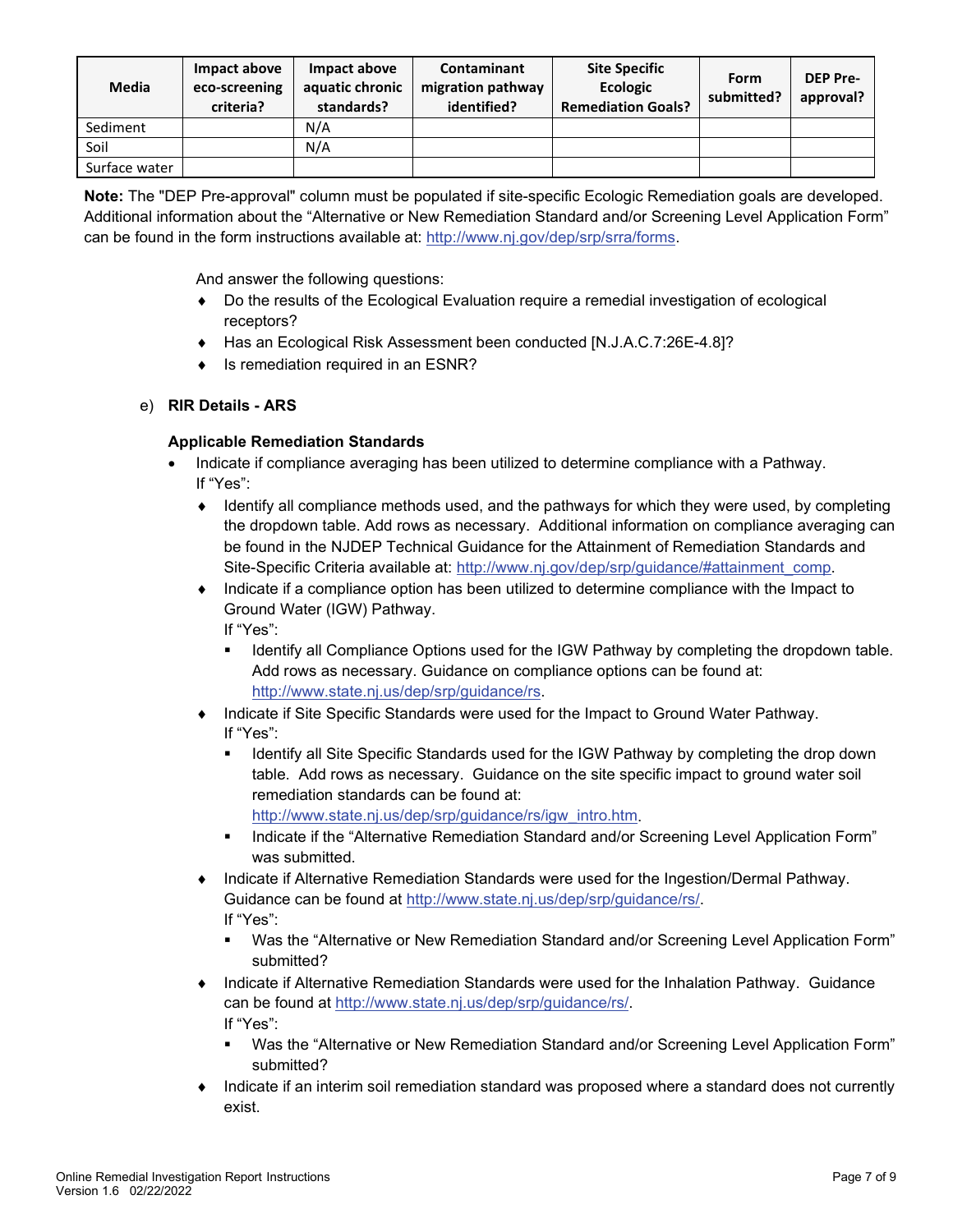## f) **RIR Details - Miscellaneous**

#### **Miscellaneous**

- Indicate if dioxin has been detected in any site media.
- Indicate if new information has been identified that changes conclusions from a previous submission. If "Yes":
	- ♦ Complete the dropdown table by selecting the type of information that has changed from the dropdown list and providing a short written description. Add additional rows as necessary.
- Indicate if past NJDEP-documented deficiencies have been addressed in this submission. If there were no past NJDEP-documented deficiencies associated with this submission, answer "Yes".
- Indicate if a variance from the regulations has been implemented. If a variance from the Tech Rules, N.J.A.C. 7:26E, was initiated at any point in the investigation/remediation answer "Yes". If "Yes":
	- ♦ Complete the dropdown table by providing the page number of report where the rationale for the variance is provided and the citation from which the remediation has varied. Add additional rows as necessary.
- Indicate if the laboratory reporting levels were below applicable remediation standards / screening levels required for the site.
- 13. **Attachment Upload (Not the RIR Report yet)** The RI report itself is not uploaded here; the RI report is uploaded on the next page.

**Note:** If the required files are not submitted here (signed affidavit, and if applicable EDD, RE and CEA Fact Sheet), they must be sent to the NJDEP on CD within 14 days or this submission will be deemed administratively incomplete and will have to be resubmitted.

Based on your answers to the questions in the RIR Online Service, the table will automatically be populated with the CEA Fact Sheet Form and the Vapor Concern Form, if required.

- a) Click the dropdown list above 'Add Attachment' and choose either 'Receptor Evaluation (Initial)' or 'Receptor Evaluation (Updated), then click 'Add Attachment' button. (Per 7:26E-1.12(b), The person responsible for conducting the remediation who completes an unrestricted use remedial action is not required to conduct a receptor evaluation, except as pursuant to N.J.A.C. 7:26E-1.16, when a final remediation document is filed with the Department within one year after the earliest applicable requirement to remediate, listed at N.J.A.C. 7:26C-2.2.).
- b) Click the dropdown list above 'Add Attachment' to add any optional attachments.
- c) On each row click the 'Browse...' button, navigate to the file to be uploaded, choose it, and click open. The file will take a moment to upload. The Browse button will disappear when the file is finished uploading. When all rows are complete click "Continue" button at bottom of screen.
- d) If any file fails to upload, click 'Bypass upload'. If you must bypass any attachment your RI submission will not be complete until the attachment is received by NJDEP by mail. The acknowledgement letter will contain a detailed attachment cover page to submit.

## 14. **Remedial Phase Report Upload (Remedial Investigation Report, Maps & Figures, Data Deliverables)**

Upload the Remedial Phase Report on this page. The document can be uploaded as a single file, or split into three sections, the Main Report, Maps and Figures, and Data Deliverables. Each section can be further divided into multiple pdfs if necessary. The NJDEP recommends uploading the data deliverables as a separate file.

a) To upload the required report, click the 'Browse...' button and navigate to the file to be uploaded, choose it, and click open. The file will take a moment to upload. The Browse button will disappear when the file is finished uploading.